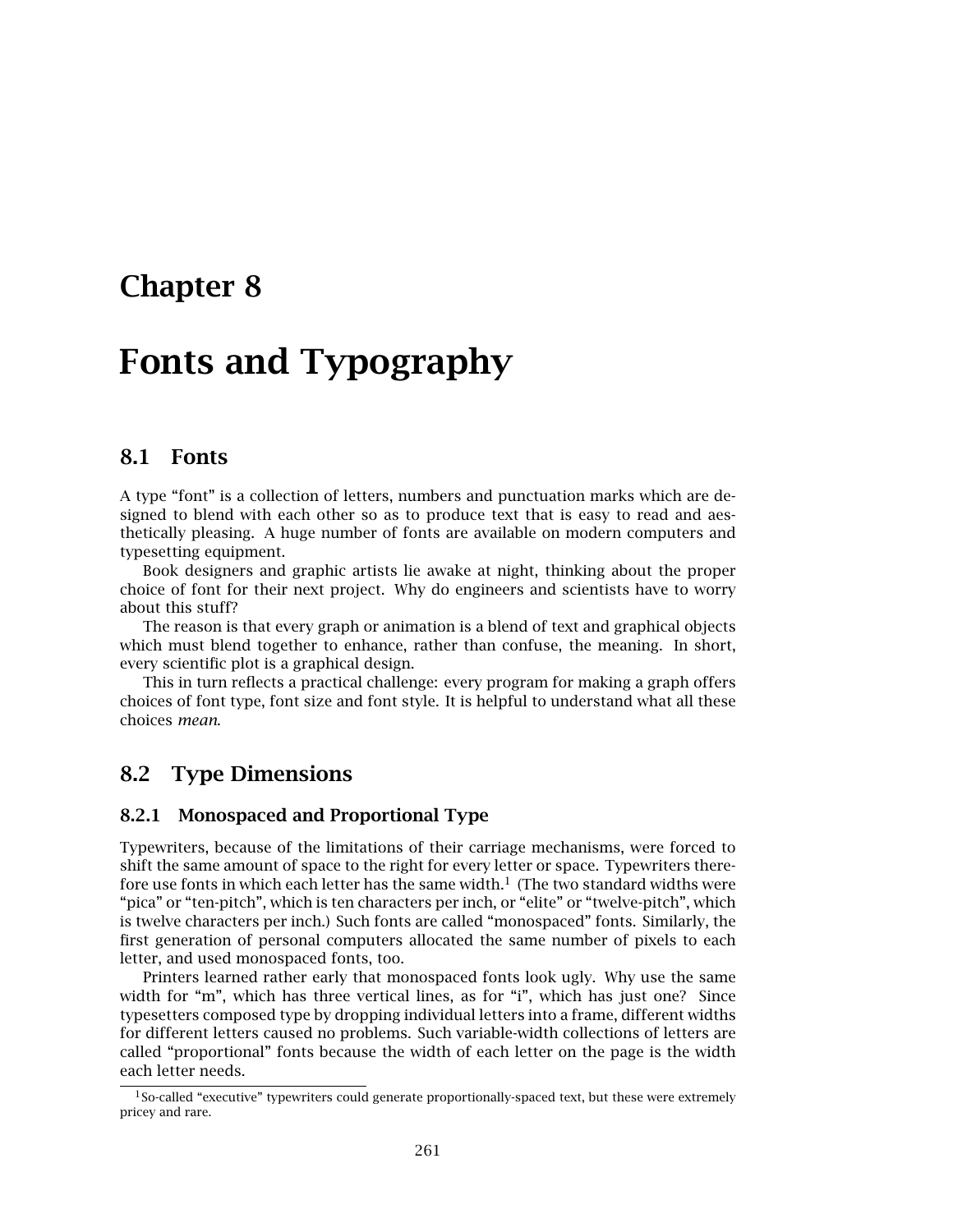

Figure 8.1: The size of a font in points is the vertical height, measured in units of 1/72 of an inch, of the bottom of a "descender" to the top of the "ascender"

On late twentieth century workstations, almost all fonts are proportional. The only two monospace fonts that are still in wide use are "Courier" and "Monaco". (The former was the usual font on business typewriters.)

Monospace fonts have survived, barely, for several reasons:

- 1. Improves accuracy of OCR (Optical Character Recognition); good for paper archives.
- 2. Simplifies vertical alignment of numerical tables (obsolete).
- 3. Convenient for distinguishing computer code listings from the main text.

Since the earliest computer fonts were monospaced, there is a sort of historical tradition that computer listings are typeset in Courier or Monaco also. There is a practical reason that this tradition continues: horizontal indentation is a common trick for improving the readibility of a code; all the statements of an inner loop are indented the same number of spaces from the left margin, for example. Again, monospaced fonts have the advantages of (i) vertical alignment and (ii) different font from the text.

The march of technology — better table-making facilities, simpler commands for the vertically-aligning the first letters of a line by tabs, etc — have caused monospaced fonts to continue to lose ground. Nevertheless, Courier and Monaco survive. In Latex, such fonts are called "typewriter" style, and Latex documents always have a default monospaced font available. It is accessed by typing

```
{\text{ht}} This is a monospaced font sample. 0 1 2 3 4 5 6 7 8 9}
This is a monospaced font sample. 0123456789
```
#### **8.2.2 Font Sizes**

Type sizes are usually specified in "points" where (i) a point is 1/72 of an inch and (ii) the size of a font is the *height* between the bottom of a descender and the height of an ascender as illustrated in Fig. 8.1. The reason that this ascender-to-descender height is used to measure type sizes is that the vertical lengths of the ascenders and descenders are the same for all letters in a given font. The other important and universal characteristic of a font is the "x-height", which is defined to be the height of the letter "x", and is the height of that part of a letter that excludes the ascender and descender.

For proportionally-spaced fonts, the *width* is *different* for each letter in the font only the *heights* are the *same*. This is why font sizes are always quoted in terms of the height of the font. Different 12-point fonts, such as 12-point Times and 12-point New York, may have quite different widths.

The New York font is the default on Macintosh computers because it is highly readable on the screen. However, proposal writers who are trying to fit a wordy proposal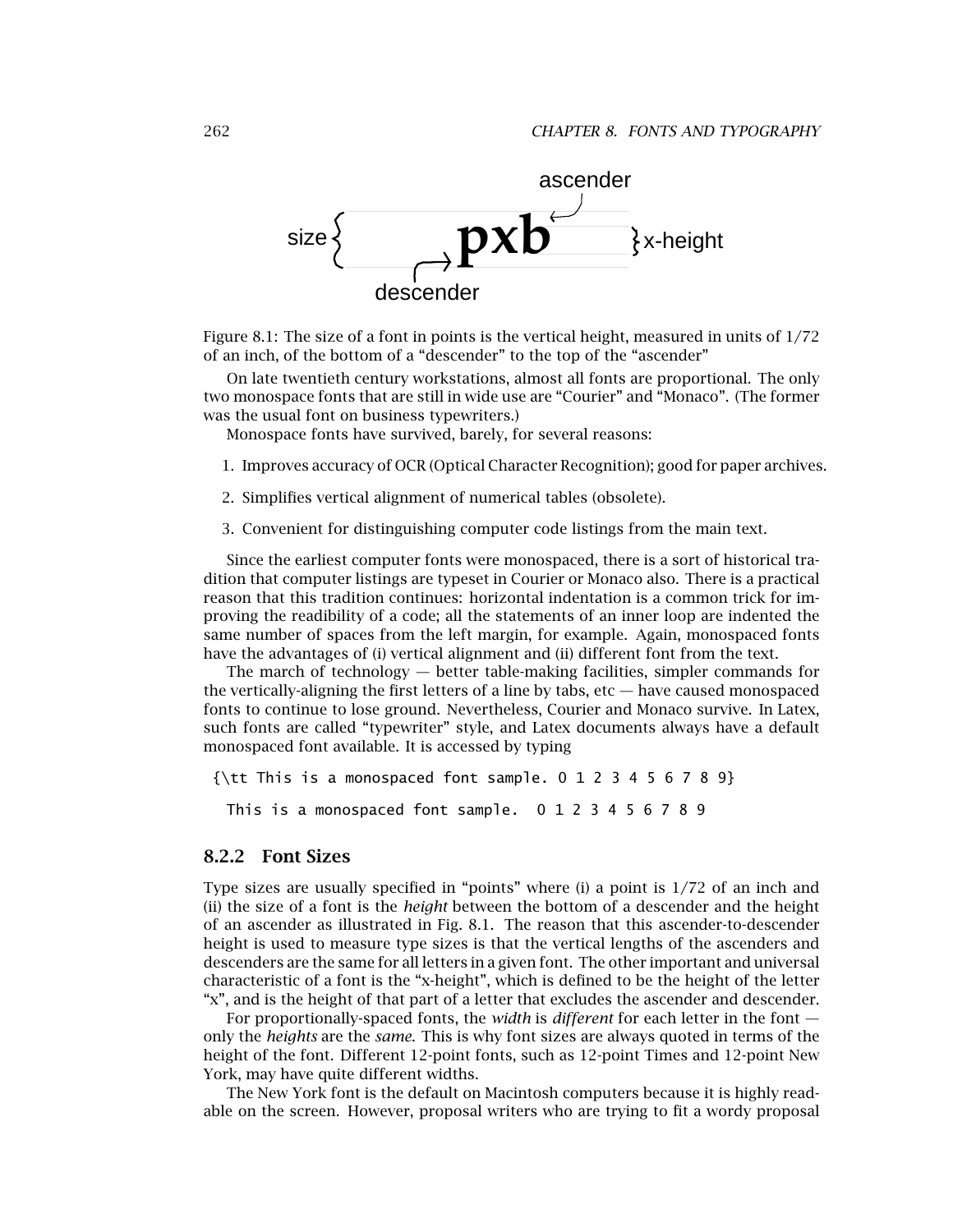#### *8.3. SERIFS* 263

into the fifteen page limit of the National Science Foundation have learned that the best way to squeeze text is to use the Times font: among the standard Macintosh fonts, it is the narrowest. (Historically, Times, which is also known as "Times Roman", was designed in the early twentieth century for the *London Times*, which wanted a narrow, dense font that would still be readable at small sizes.)

Different fonts of a given size may also have different "x-heights". Many modern fonts have fairly large x-heights, which makes the letters appear bigger on the page. The different choices of width and x-height imply that a given block of text may occupy quite different amounts of space, depending on whether it is typeset in Times or New York or Palatino or whatever.

The text in books and journals is usually set in either 12-point, 11-point or 10-point text. In Latex, for example, the standard style files allow only these three sizes as the default size for an article.

Scientists and engineers often use larger font sizes for two reasons. First, graphs are often reduce by 50is lettered in a 12-point and then reduced by a factor of two in each dimension, the published graph will be labelled in 6-point type. Only the most eagle-eyed reader will be able to read the letters. When a graph is to be reduced on publication, one should use 18-point or 24-point type to produce the graph. Often, it improves readibility to use a larger-than-12-point size even if the graph is not going to be reduced.

Second, 12-point letters on a transparency are almost unreadable in a lecture hall unless the audience is equipped with binoculars! Not only graph-letters but *all* letters on a transparency should be printed in 24-point size, or perhaps even bigger!

Latex has a couple of ways to make large-sized text. First, there is a program called "Slitex" which is specifically designed for making slides. However, it is rather awkward to and seems to be sliding rapidly into obsolescence.

An easier strategy is to use the place the command

\begin{Huge}

at the beginning of the transparency text and

\end{Huge}

at the end of the block of text. The result is illustrated in the next paragraph:

# This is a sample of Huge text; good for making transparencies

An alternative is the LARGE environment:

### This is a sample of LARGE text; note that the name of the environment is all in capital letters.

Very small point sizes (9 points or smaller) are sometimes used to label graphs when (i) the graph will not be reduced by the publisher and (ii) there is no room for larger text. Numerical labels for contour lines, for example, often require small text if there are a lot of lines. However, this is a desperate remedy because small type may not be legible in published form.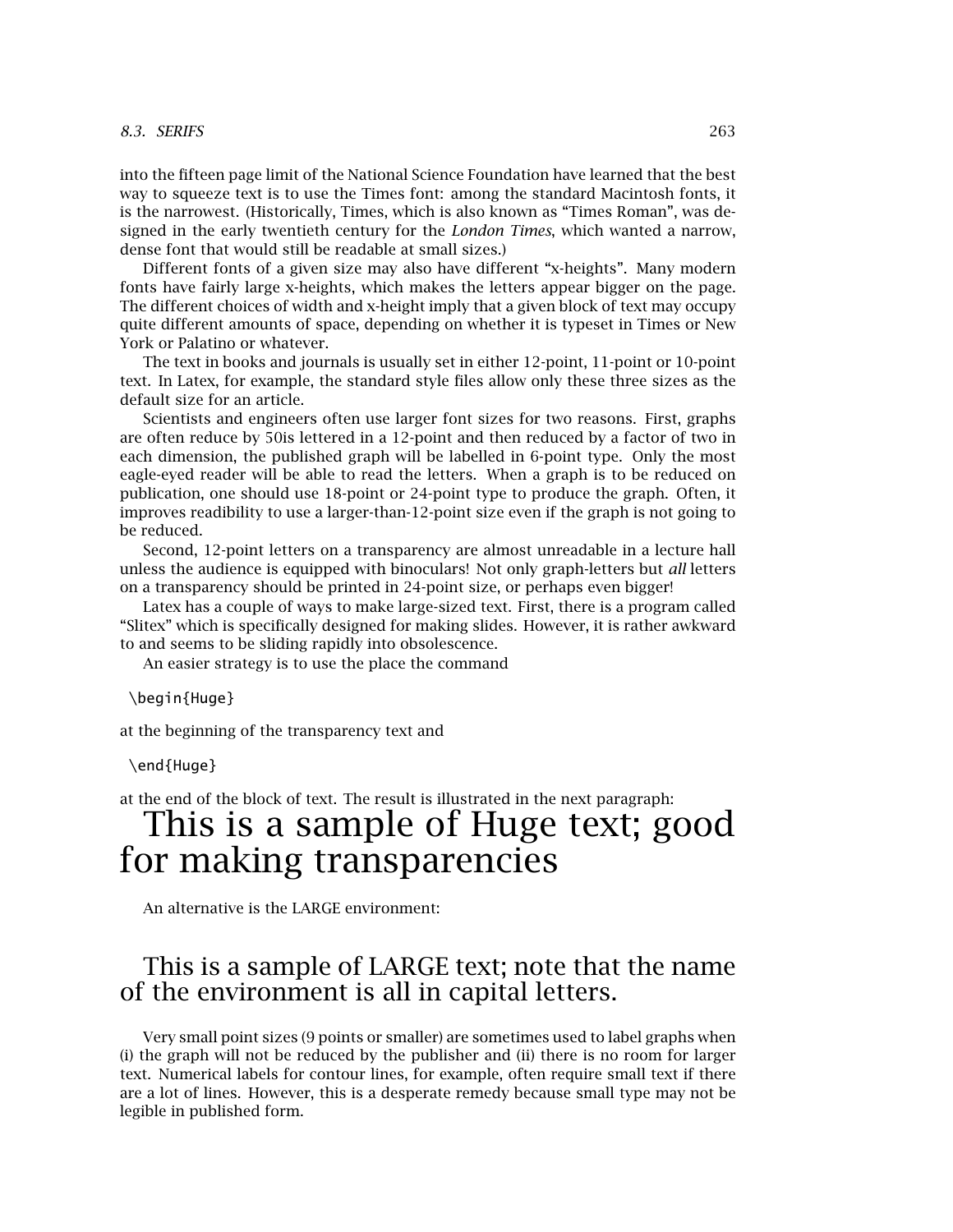#### **8.3 Serifs**

Most fonts used for the body of a text are so-called "serif" fonts. The "serifs" are the little points at the ends of the lines as shown in Fig. 8.2. Serifs were first observed on Roman stone inscriptions as wedge-shaped indentations at the edge of the strokes. Were they convenient for the stone-cutters? Or were they simply decorative flourishes?

No one knows. What is clear is that serifs improve legibility. And so serifs can be found in the semi-uncial letters used in the Latin church between the fourth and ninth century, in the Book of Kells (Ireland, around 800 A. D.) in the Caroline miniscule standardized by Charlemagne's scribes throughout his empire, and finally in the scripts of late medieval scribes.

In 1465, two German printers named Conrad Sweynheym and Arnold Pannartz were invited by Cardinal Turrecremata to come work for him at the Benedictine monastery of Subiaco. Rediscovering Carolingian manuscripts in the monastery library and also reading manuscripts in the flowing, humanistic script favored by Italian scribes, Sweynheym and Pannartz rejected the "Gothic" or "black letter" fonts employed by Gutenberg and designed the first printed Roman alphabet. The black letters, they thought, were the degenerate product of the barbarians that destroyed Rome. So, they attempted to return to the purity of their models.

The only problem was that the Carolingian miniscules didn't look much like the Roman stone inscriptions (except that both had serifs!) Sweynheym and Pannartz solved this problem by creating the first double alphabet: capital letters modelled on the Roman stone inscriptions, small letters based on Carolingian miniscule. One of their ways of reconciling these two different styles was to add additional serifs to the miniscule letters. Pannartz died in 1476 and Sweynheym only a year later. However, all modern text fonts in English and most European languages are the descendents of their types: uppercase and lowercase letters with serifs.

Although modern printers are no longer worried about restoring the lost glories of Rome, serifs and uppercase/lowercase have survived for a very pragmatic reason: they improve legibility. The reason they improve legibility is that these devices increase the contrast between different letters and thereby make it easier for the eye and mind to quickly identify the identities of the letters and concentrate on extracting the meaning. This must be a paramount goal of scientific visualization, too.

Fonts that lack serifs are called "sans serif". Such fonts are rarely used for long blocks of text because the absence of serifs causes eye fatigue.

Sans serif fonts, however, are fine for headlines, section headers, and most important for scientific visualization, for graph labels and legends. In single words or short lines, sans serifs fonts are not tiring to the eye. The absence of serifs means that the basic strokes of the letter can be made thicker and stronger. This is good in two very



Figure 8.2: A comparison of a serif font with a sans serif font. The small circles surround serifs.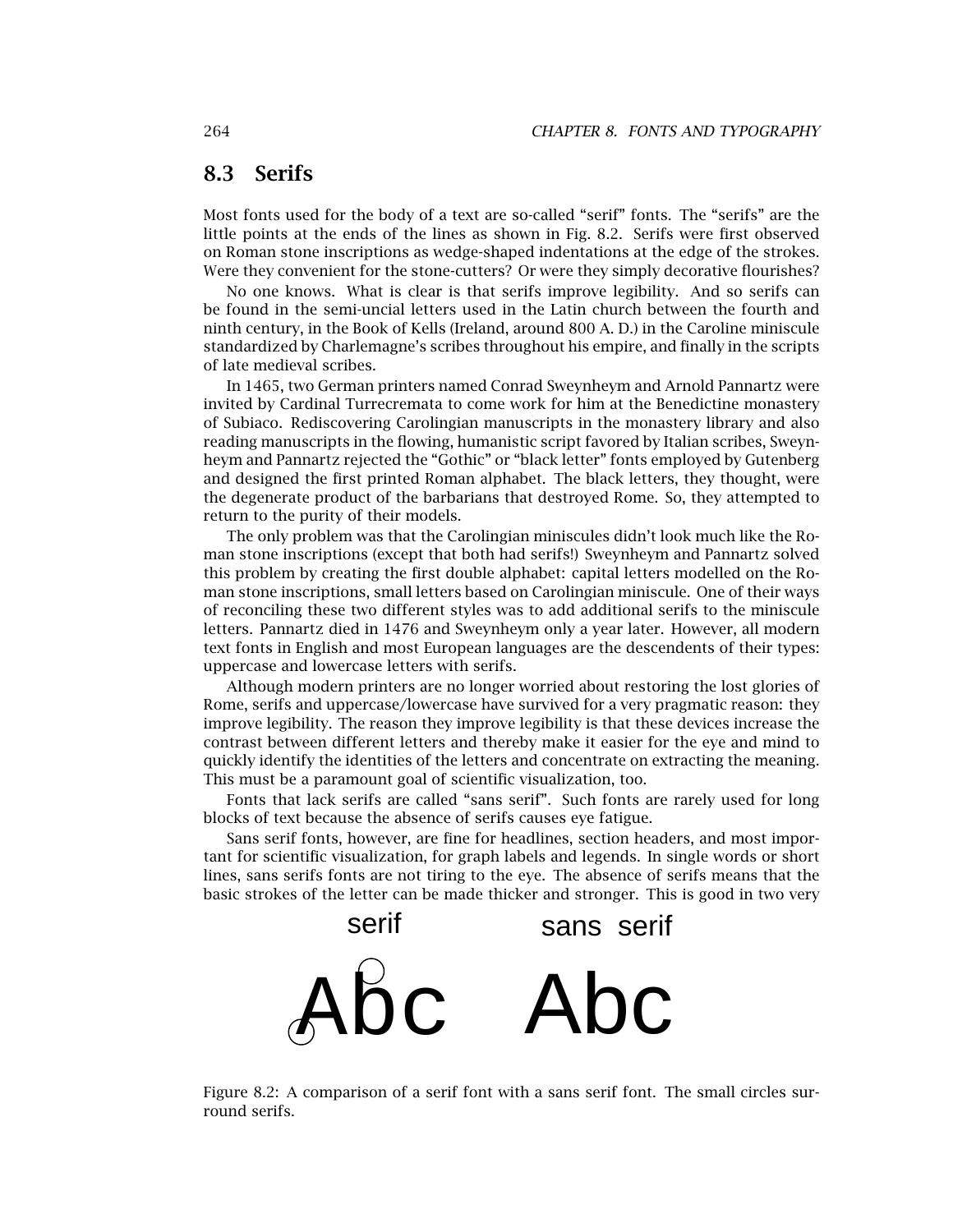different situations.

First, at large size, sans serif fonts are good for headlines because their thick strokes and different style makes the headline stand out from the body of the text. At small size, the thick strokes and absence of small features, i. e., serifs, makes sans serif letters easier to read. Since graphs are drastically reduced for publication, and the letters and numbers must be fit in small spaces between curves or on axes, this legibility-at-smallsize is a real plus for graph labels.

Fig. 8.3 compares three different fonts which show the differences between them due to the two major properties of fonts: serif/sans serif and proportionally-spaced/monospace.

> Serif, Proportionally Spaced: Times Roman Sans Serif, Proportionally Spaced: Helvectica

> > Serif, Monospaced: Courier

# ghijklmnop HIJ ghijklmnop HIJ ghijklmnop HIJ

Figure 8.3: A comparison of three different fonts, illustrating the two most important distinguishing properties: serifs (or the absence thereof) and spacing (proportional or monospaced).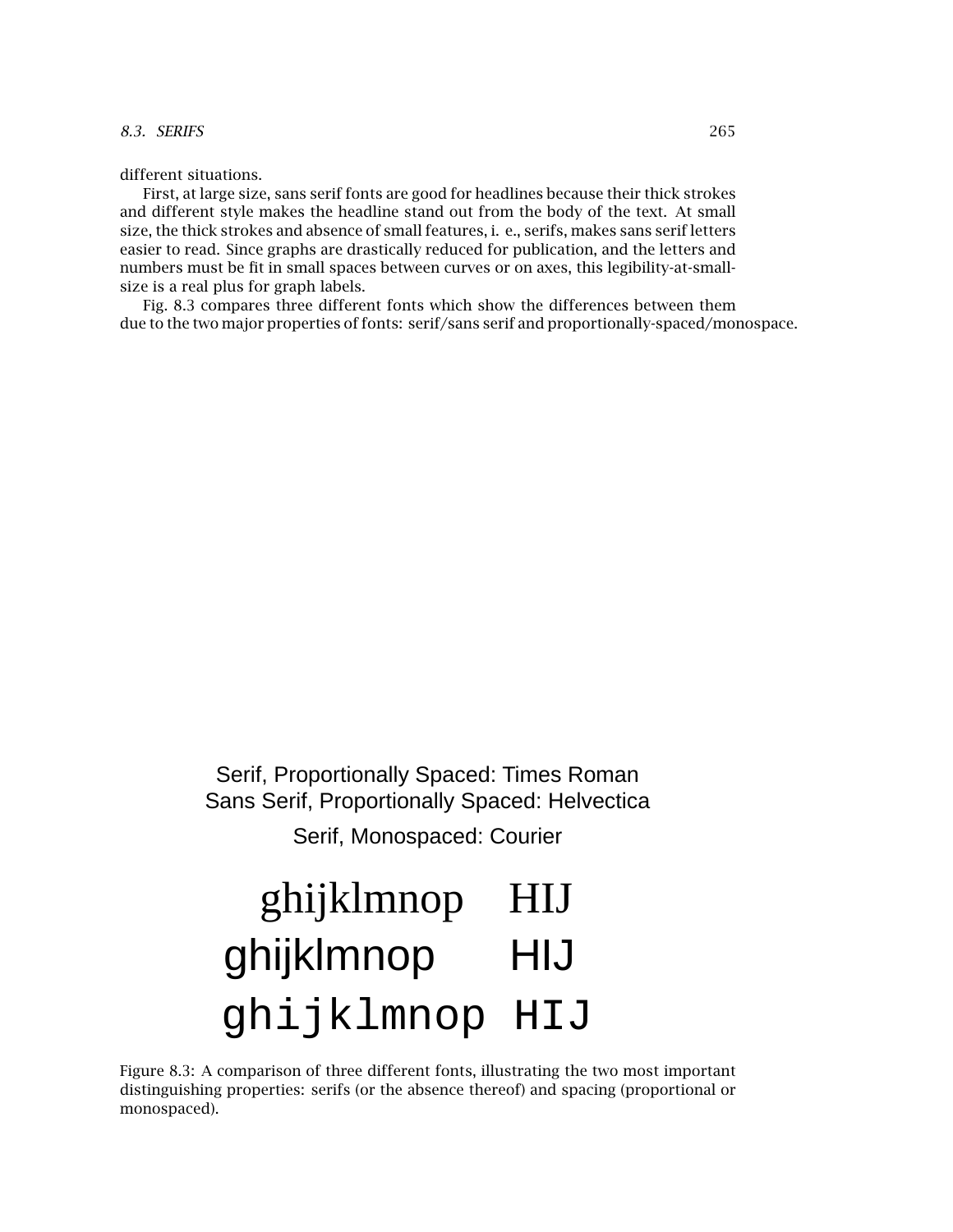#### **8.4 Fonts and Graphs**

Graphs in a book or journal or usually reduced in size so as to fill only a fraction of a page. In a Latex document, the reduction is usually accomplished under the author's control by specifying the width of the figure in a

beginfigure specification. The reducibility test is: print the figure at the size required by the journal and inspect the letter for legibility.

If the figure is to be submitted the old-fashioned way, a drawing on paper which is then reproduced and simultaneously reduced by the publisher, then a good empirical procedure is Cleveland's Copy-of-a-Copy-Four-Ninths Rule. He suggests making a xerox of the figure at  $(2/3)$  reduction, then making a similar copy of the xerox so that the final xerox is a copy-of-a-copy at (4/9) the height and width of the original. If this twiceduplicated-and-reduced image is still legible, then your figure is probably proof against any reasonable reduction-and-reproduction procedures of the publisher.

Because original drawings produced in Matlab, Adobe Illustrator or the like as  $15 \times$ 15 cm images will be reduced to roughly half their original size and because 9 point type is the smallest that is easily read, it is best to use 18 point or 24 point fonts in a graph or drawing program wherever possible.

For normal reading, fonts with serifs are best. However, many drawing programs and Matlab typically employ sans serif fonts as the default. (Helvetica is the most common font). There are two reasons why sans serif is popular for graphical lettering. The first is that the absence of serifs is tiring when reading large blocks of text. However, graph labels are so short that fatigue is not a problem. The second reason is that sans serif fonts, because their letters are simpler than those of serif fonts, are easier to read at very small size or when the type has been smeared or damaged by inadequate reproduction. San serif fonts are good for graph lettering because reduction to a small size and poor reproduction are very common problems for published graphs.

However, the first rule is the most important: use a sufficiently large font size so that is still legible after reduction by the printer. If the letters and numerals are sufficiently large, one can use any font, without or without serifs, in a graph.

In summary:

- 1. **Use large font sizes (18-pt, 24-pt) for axis labels and other text in a graph.**
- 2. **Sans serif fonts like Helvetica are good in graphs**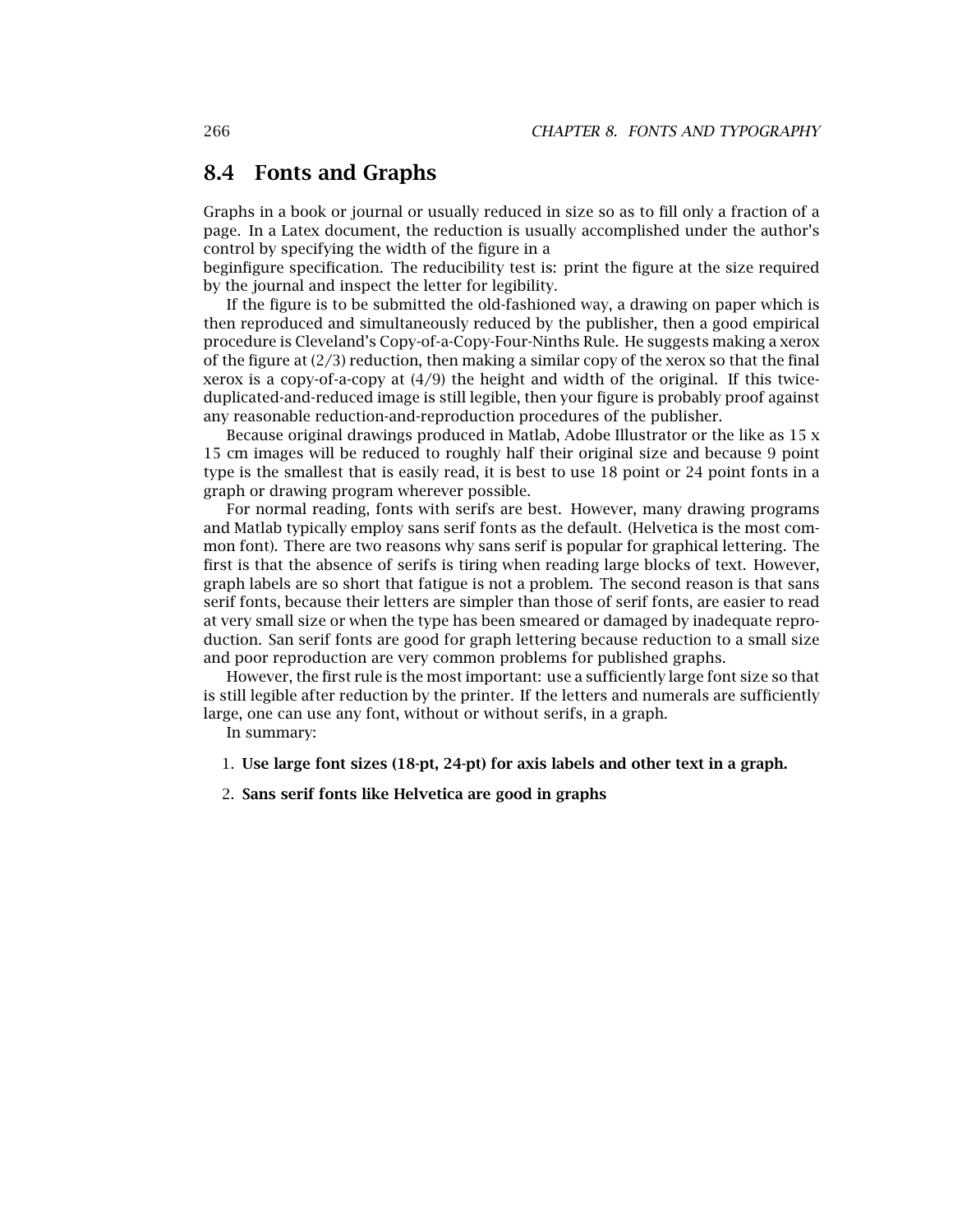#### **8.5 Fonts in LaTeX**

In LATEX, the document class command specifies three font *families* as follows:

- 1. document font family (almost always a Roman font)
- 2. sans serif font family
- 3. typewriter style font family

The default fonts in LAT<sub>EX</sub>are the Computer Modern fonts developed by Donald Knuth, the designer and programmer of T<sub>EX</sub>. He designed a Roman font family, a sans serif Computer Modern, and a typewriter style font family. He also created a special italicized math font. This is employed only in the "math environment". Knuth designed these four font families so they would all go well together, visually.

Because  $E$ T<sub>E</sub>Xand T<sub>E</sub>Xneeds a lot of information about fonts  $-$  not merely the fonts themselves, as required by printer and screen display, but also extra files with the socalled "font metrics" are needed, too — there is rather limited freedom to change fonts in these programs. Non-Postscript fonts may display and print okay in other software; I have amused myself on my Macintosh by using a Celtic font, created by a hobbyist, downloaded from the Internet. The Celtic letters displayed and printed just fine in Microsoft Word, but could not be used in ETEXor TEX.

For general purpose math fonts, there seem to be only three options:

- 1. Computer Modern
- 2. MathTime
- 3. Lucida Bright

The Computer Modern fonts are in the public domain and are *always* included with any and all distributions of  $ETr[X]$ . The MathTime and Lucida Bright fonts must be purchased from firms such as Y & Y, Inc., and Blue Sky, Inc. The MathTime font was developed by the mathematician Michael Spivak to better match the Times Roman font. The Lucida Bright math fonts are always sold and used as a set with Lucida Bright text fonts

Knuth is a great computer scientist but only fair as a font designer. The Computer Modern fonts unfortunately are composed of rather thin strokes which don't reproduce too well on a xerox machine — always readable, but hard on the eyes. The MathTime and Lucida Bright fonts are thicker and easier to read than Knuth's fonts.

There is a somewhat larger range of text fonts possible in ET<sub>EX</sub>. In particular, the Latex command

\renewcommand{\familydefault}{ppl}

, placed before \begin{document}, changes the text fonts to Palatino. It is also necessary to add "palatino" [to activate "palatino.sty"] to the arguments of the

#### \usepackage]

The palatino font is better aesthetically than Computer Modern.

Similarly,

\renewcommand{\familydefault˝{ptm}

changes the text fonts to Times, even if the commercial MathTime font has not been purchased.. It is also necessary to add "time" [to activate "time.sty"] to the arguments of the \usepackage. As noted earlier, the Times font can be a godsend for compressing research proposals and papers so that they fit within page limits; Times is the narrowest of the widely-used fonts.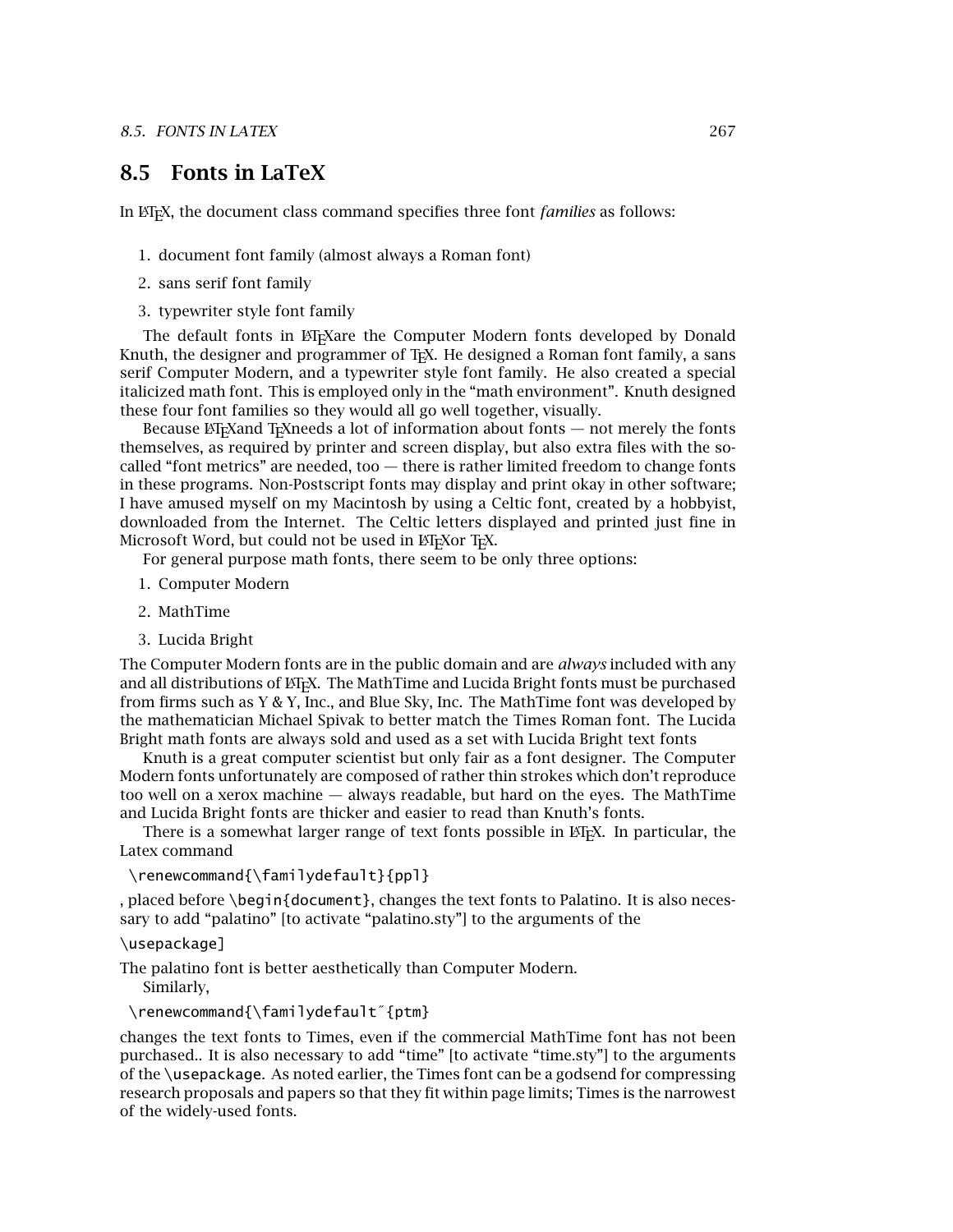#### **8.6 Symbol Overloading**

In most fields of science and mathematics, there are conventions about symbols. The argument of a function is "*x*" when real-valued and "*z*" when complex-valued. The set of integers is denoted by  $\mathbb{Z}$ , and so on. (The symbol  $\mathbb{Z}$ , with its doubled left vertical stroke, is an example of the so-called "Blackboard Bold" symbols that are part of standard Latex, UPPERCASE ONLY, and accessed through  $\mathbf{Z}$ , etc.)

The "mnemonics" principle is that it is easier to remember the meaning of symbols if there is a logical connection between the symbol and what it symbolizes. Good examples are using "*g*" to denote the gravitational constant, "*m*" or "*M*" for mass, and so on.

When an engineer is introducing new symbols, it is highly desirable to follow these two principles:

1. Respect the naming conventions of your field and

2. Employ mnemonics

Unfortunately, these principles sometimes lead to difficulties because the mnemonics principle suggests that we use a letter which is already taken for another quantity.

One remedy is to use Greek letters: if one needs a symbol which is "*g*", and "*g*" is already taken, then *γ*. Unfortunately, many Roman letters do not have Greek counterparts, and some are reserved for standard symbols. Σ is the summation symbol and Γ is the factorial function, for example.

Standards Latex also supports the Hebrew letter "aleph" via \aleph : ℵ.

The free **amssymb** package adds three more letters:  $\delta \lambda$ ,  $\delta \lambda$ ,  $\delta \lambda$ ,  $\delta \lambda$ ,  $\delta \lambda$ ,  $\delta \lambda$ ,  $\delta \lambda$ ,  $\delta \lambda$ ,  $\delta \lambda$ ,  $\delta \lambda$ ,  $\delta \lambda$ ,  $\delta \lambda$ ,  $\delta \lambda$ ,  $\delta \lambda$ ,  $\delta \lambda$ ,  $\delta \lambda$ ,  $\delta \lambda$ ,  $\delta \lambda$ ,  $\delta \lambda$ ,  $\delta \lambda$ ,  $\delta \lambda$ , j.

A second strategy is to use accents. The Latex math mode accents are listed in Table 8.1.

The package "amsmath" allows three-dot and four-dot accents; "amsxtra" allows some additional accents not tabulated above.

The wide symbols and overbrace are not "accents" in the sense that a typesetter would understand. However, accents and more elaborate accentuations share the same problem: Latex and other typesetting systems are usually more sophisticated than the text schemes of illustration and image-processing programs. An overbrace, for example, can be created in Adobe Illustrator. It is usually necessary, however, to draw a brace, rotate it through ninety degrees, change the scale, and then manually place this over the letters it should span. The elements can be grouped so that the brace-plusletters can then be moved and resized as a group. But one should be careful in using complicated symbols, and remember that there may be difficulties in reproducing them in an illustration program.

A third option is to use variant font symbols. The "calligraphic" alphabet, displayed in the second line below, is upper case only and is built-in to Latex. The "Fraktur" alphabet uses black letter; it requires the "amsfonts" package [available free by download from the American Mathematical Society web site]; is invoked by

\mathfrak{a}

, and is available in both lowercase and uppercase. The "Euler script" requires

\usepackage[mathscr]{eucal}

, is invoked by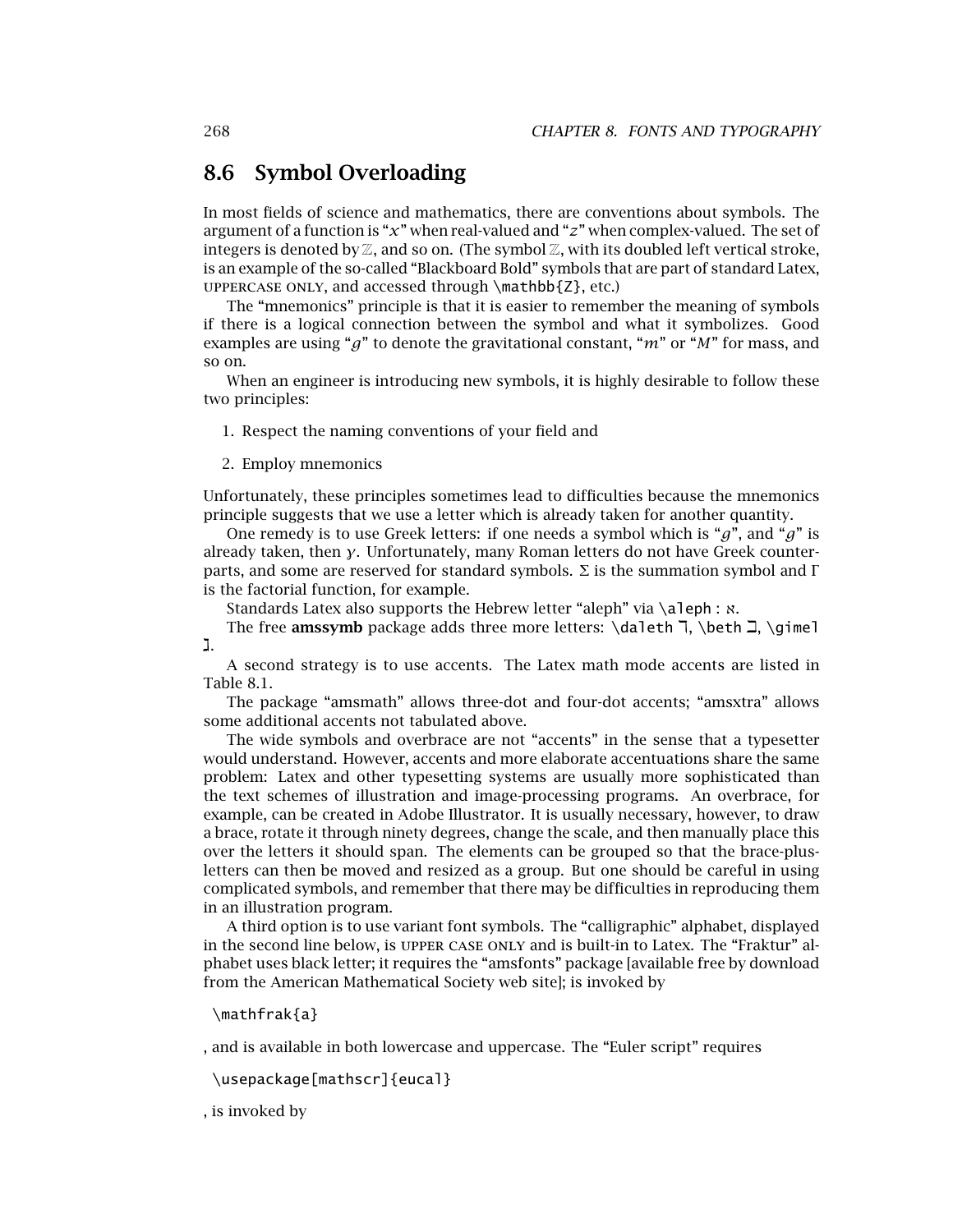\mathscr{A}

, and is uppercase only. Boldface comes in two species: the standard or "upright" form, which is

\mathbf{a}

, and the "italic" form, which is

\boldsymbol{a}

. All boldface symbols are available in both uppercase, lowercase and numerals, etc.; the italic-bold requires the (free) "amsfonts" package.

## Roman:*ABCDEFGHIJKLMNOPQRST UVW XY Z* calligraphic: ABCDE FGH 1JKLMN OPQRST UVWXVZ Fraktur: ABCDEFGHIJRLMNOPQRGTUVWXYJ3a Euler Script:ABCDEFGHIJKLMNOPQRSTUVWXYZ Bold-upright: **ABCDEFGHIJKLMNOPQRSTUVWXYZa** Bold-Italic: *ABCDEFGHIJKLMNOPQRST UVWXY Za* (8.1)

Calligraphic or Gothic letters pose similar problems to complicated accents. If one's workstation lacks a black letter font, for example, one can scan in a copy of the needed

| Example           |                     |                            |
|-------------------|---------------------|----------------------------|
| â                 | \hat{a}             | circumflex                 |
| ã                 | \tilde{a}           | tilde                      |
| á                 | \acute{a}           | acute                      |
| ā                 | $\bar{a}$           | macron or overbar          |
| ă                 | \breve{a}           | breve                      |
| ă                 | \check{a}           | caret or hacek or clicka   |
| à                 | \dot{a}             | overdot                    |
| ä                 | \ddot{a}            | umlaut or diaeresis        |
| à                 | \grave{a}           | grave                      |
| $\vec{a}$         | $\vee$ ec{a}        | vector                     |
| $\widehat{abc}$   | \widehat{abc}       | wide circumflex            |
| $\widetilde{abc}$ | \widetilde{abc}     | wide tilde                 |
| abc               | \overline{abc}      | wide overbar               |
|                   | \underline{a}       | underline                  |
| $\frac{abc}{abc}$ | \overbrace{abc}     | overbrace                  |
| n<br>abc          | \overbrace{abc}^{n″ | overbrace-with-superscript |

Table 8.1: Math Accents in Latex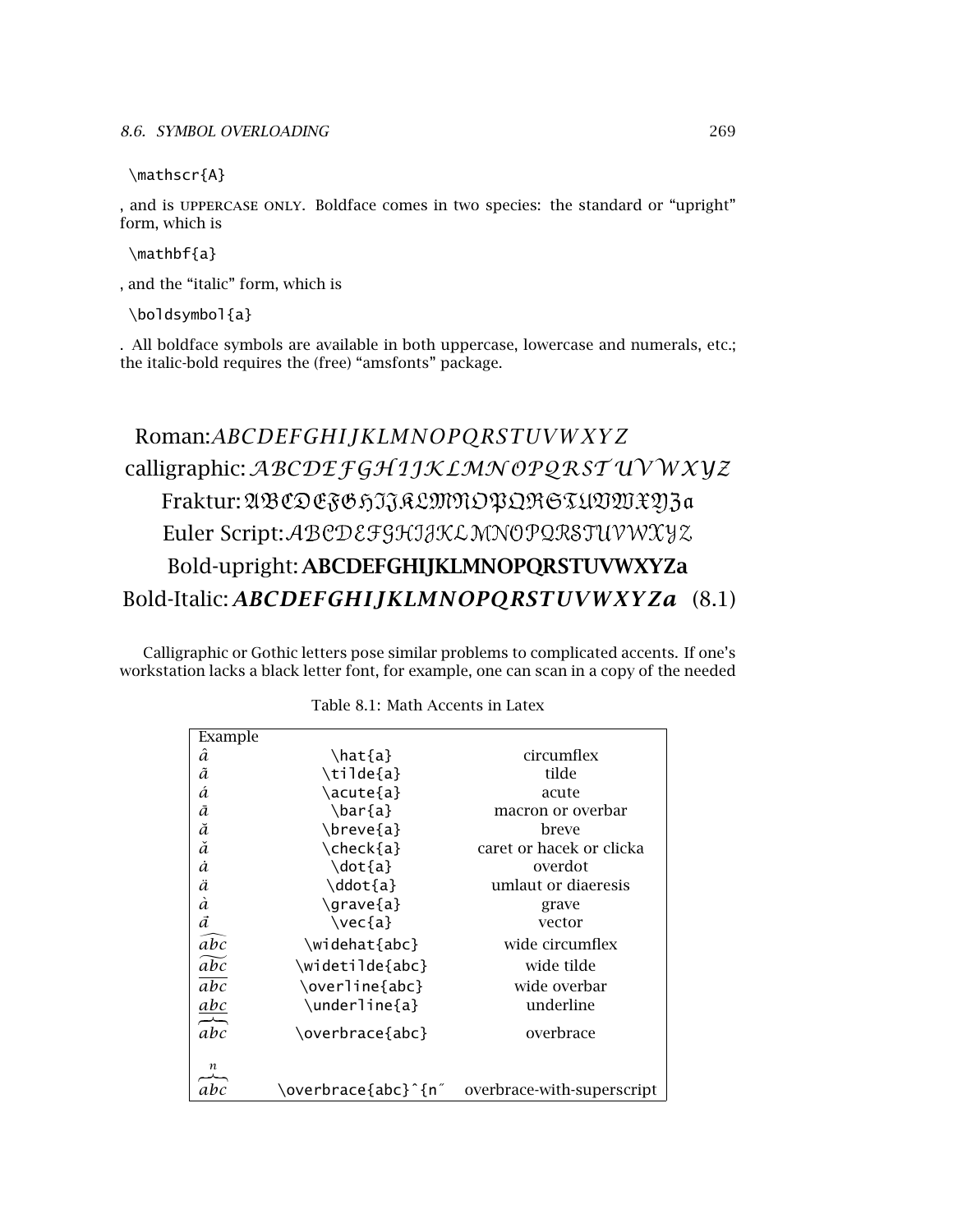character from a typography sample book, and then resize and duplicate the scanned image as needed. This is obviously much more difficult than simply typing a letter as an axis letter or part of a title. One sometimes sees labels such as "Gothic-g" as a way of honest labeling when the necessary font is available in Latex, but not in Illustrator or Matlab.

#### **8.7 Dingbats, Ornaments and Pi Fonts**

Fonts of symbols rather than letters are called "pi fonts" or "dingbat fonts". The individual symbols are called "pi characters", "dingbats" or "ornaments". The latter term is more general; "printer's ornaments" includes symbols that are not incorporated into fonts, but were in separate little woodcuts or metal plates that were inserted as ornamental borders, printer's marks and so on.

The figures illustrate typical dingbat fonts. Some of the symbols, such as arrows, numbers in reverse type, and so on are useful in scientific graphs. The easiest way to insert such symbols is to insert a text block with a single character from the appropriate dingbat font. The text block can then be moved, duplicated and resized as necessary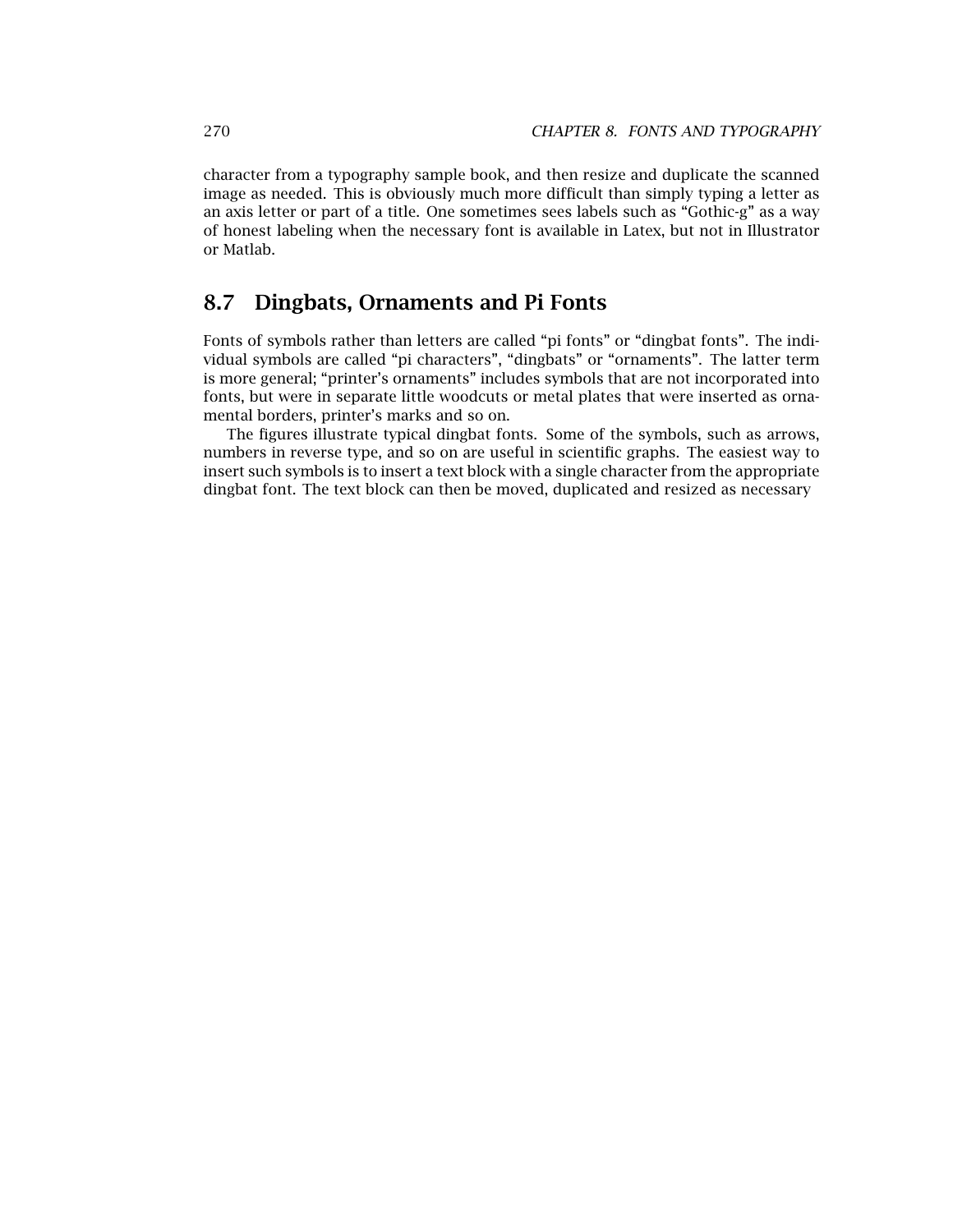

Figure 8.4: Symbols in the ITC Zapf Dingbat font, perhaps the most widely available "pi font". The letters, numerals or punctuation marks that need to be typed to generate the symbol are shown immediately underneath it.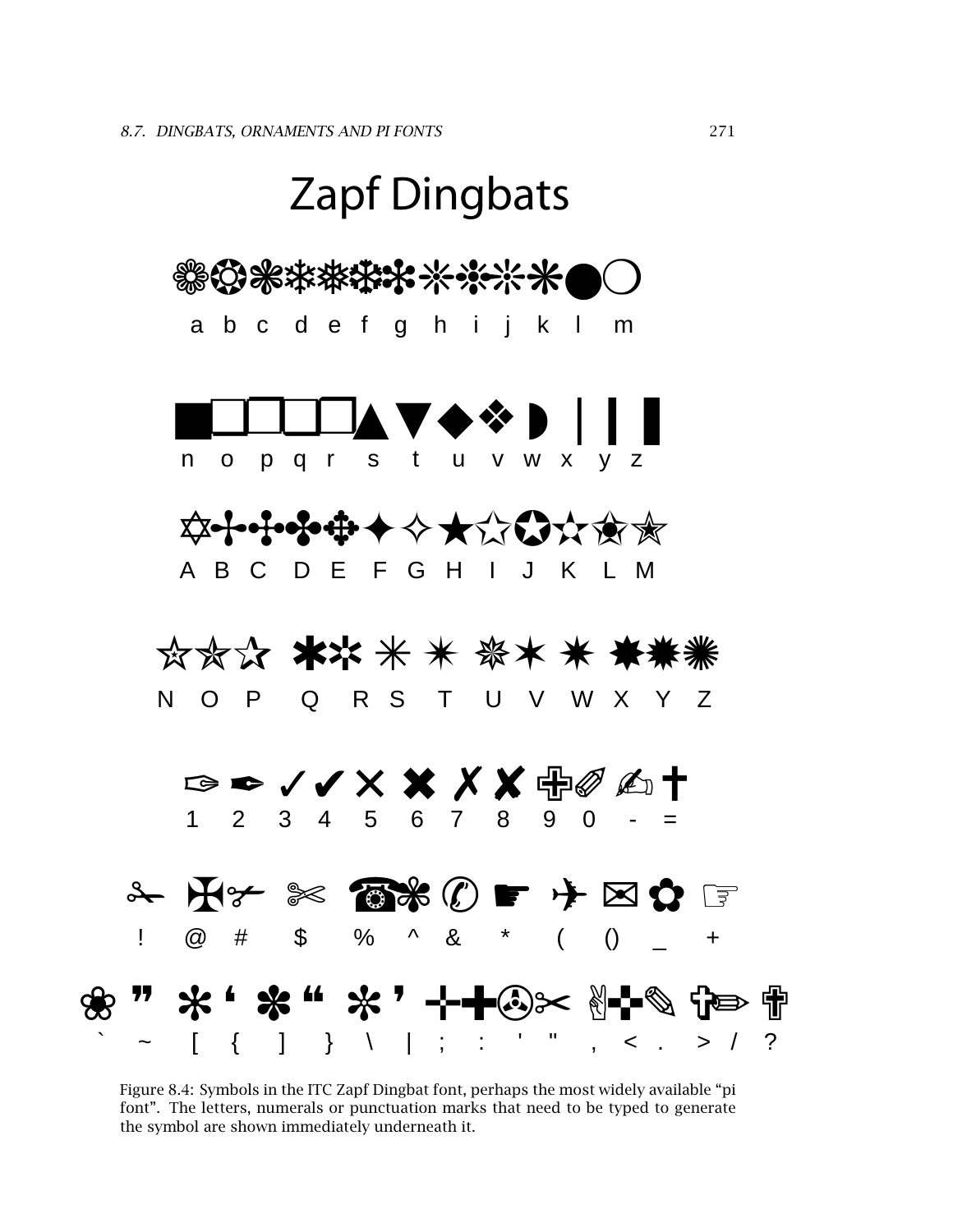

Figure 8.5: Symbols in the Webdings font. The letters, numerals or punctuation marks that need to be typed to generate the symbol are shown immediately underneath it.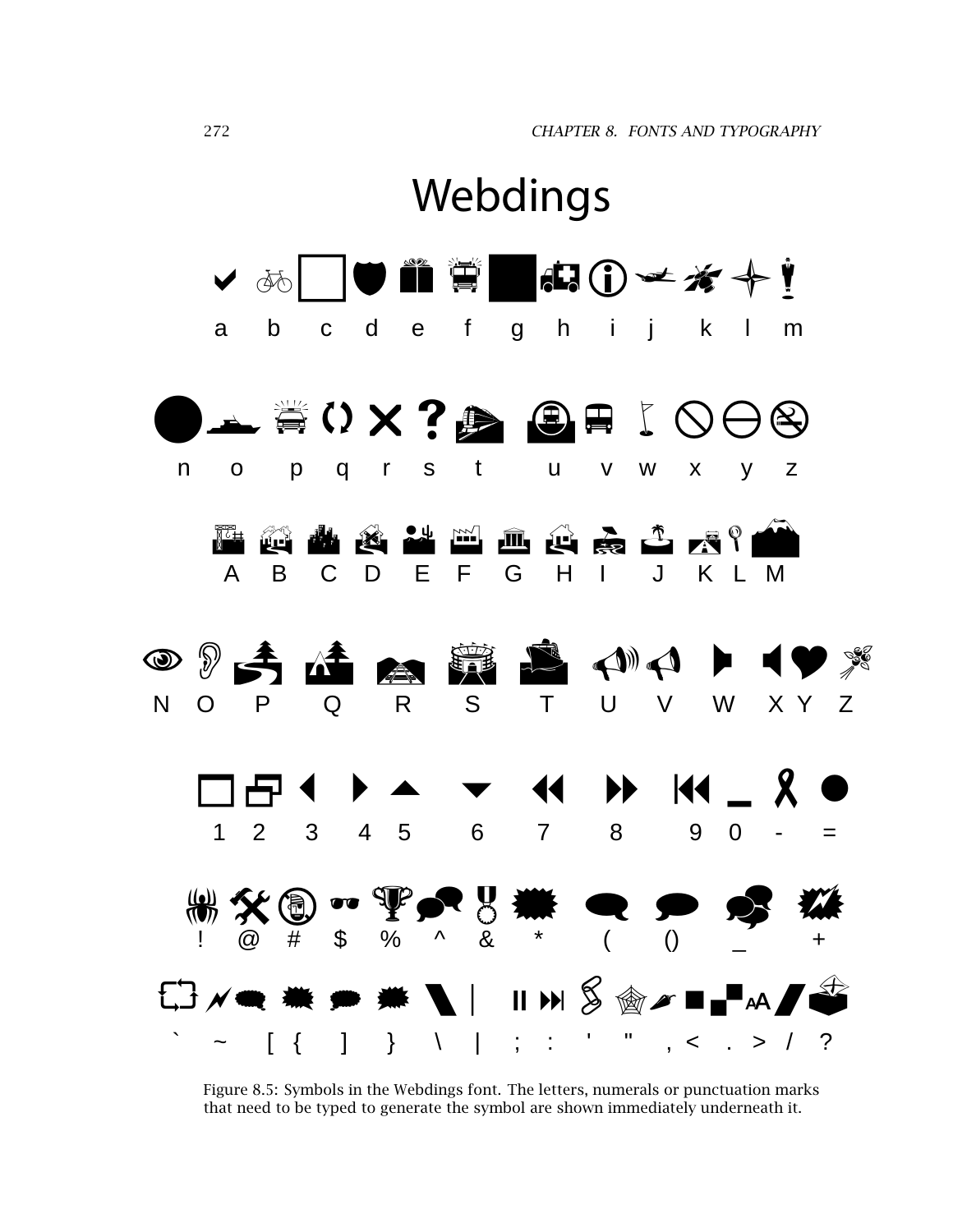

Figure 8.6: Symbols in the Wingdings font. The letters, numerals or punctuation marks that need to be typed to generate the symbol are shown immediately underneath it.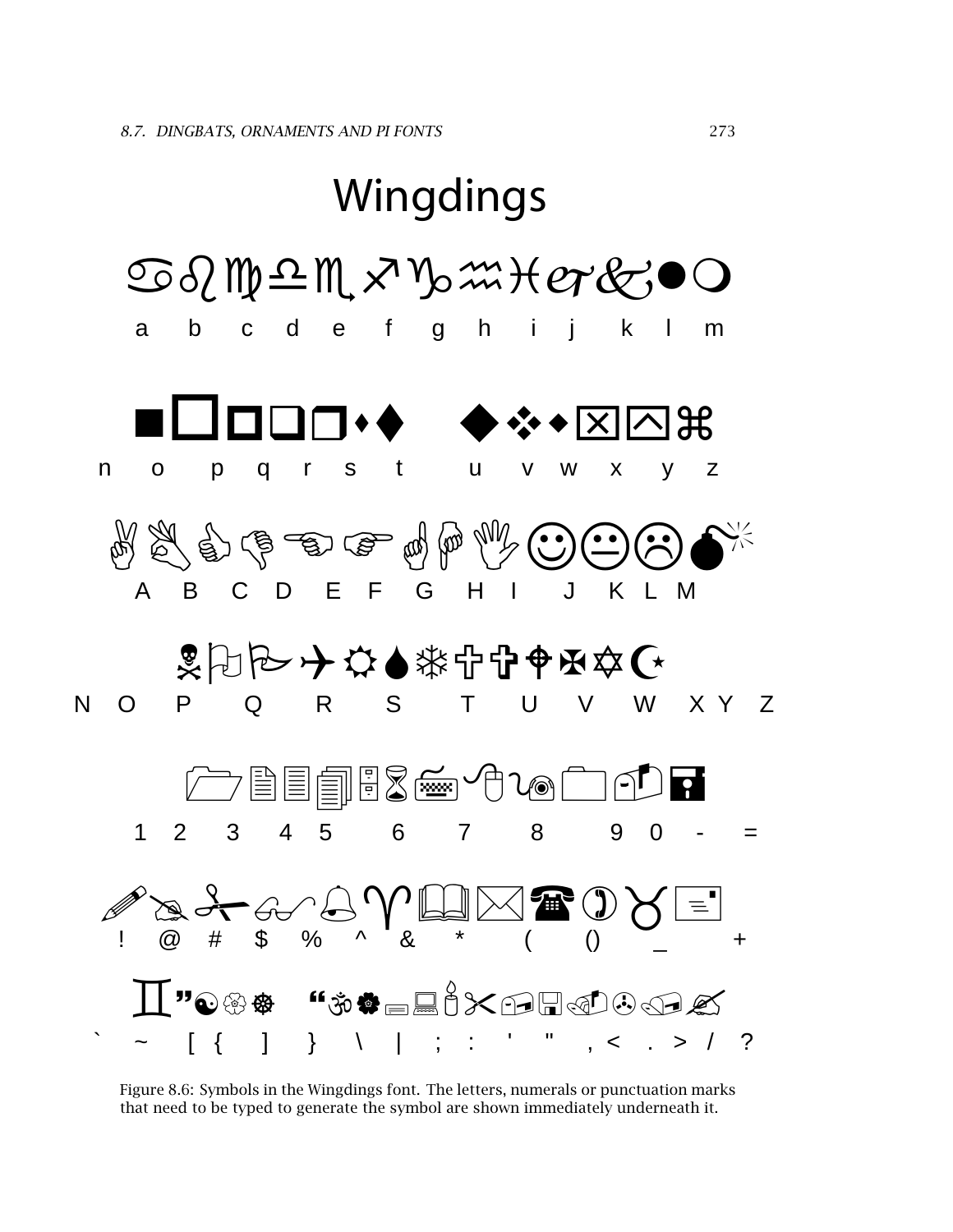

Figure 8.7: Symbols in the Wingdings2 font. The letters, numerals or punctuation marks that need to be typed to generate the symbol are shown immediately underneath it.